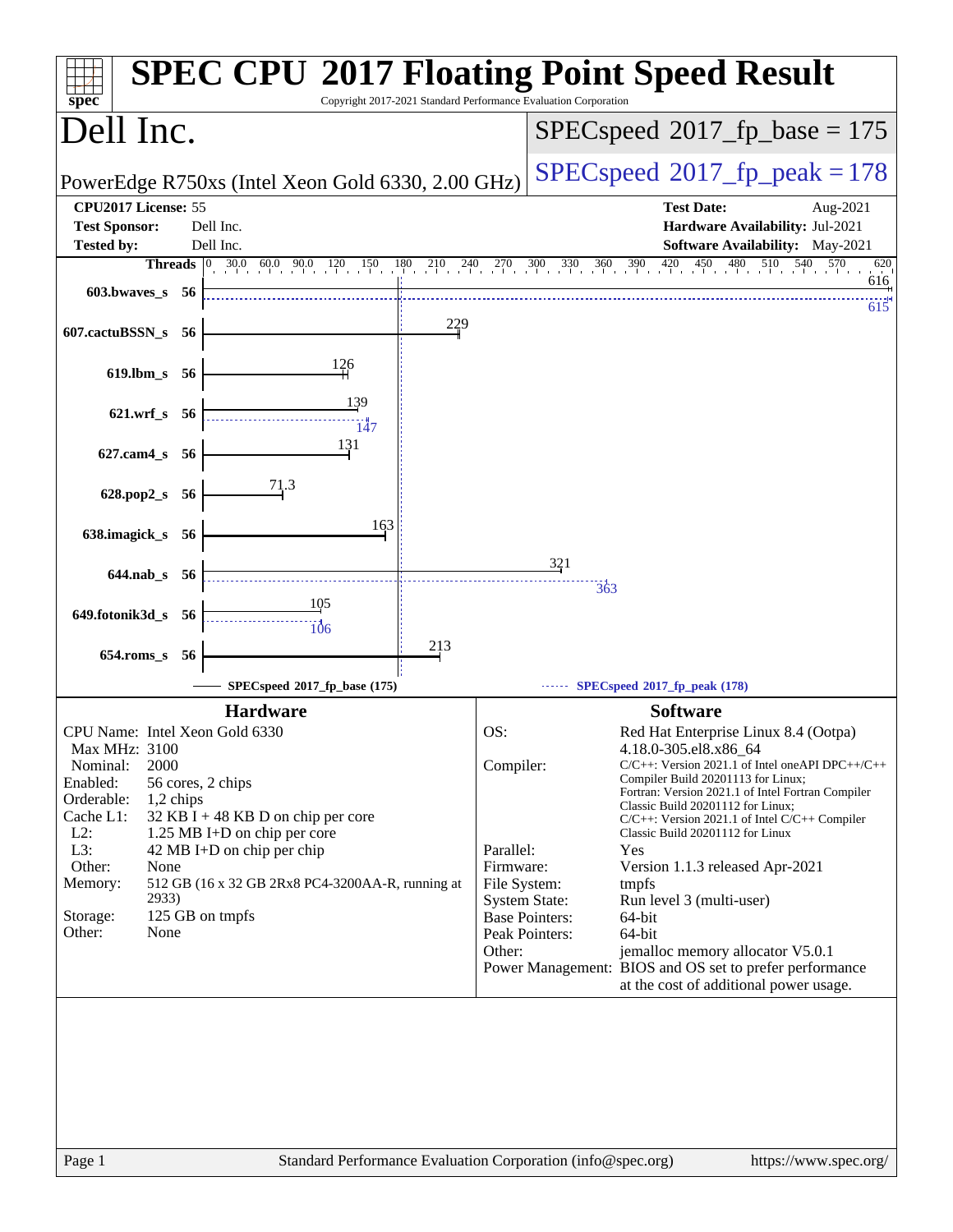#### **[spec](http://www.spec.org/) [SPEC CPU](http://www.spec.org/auto/cpu2017/Docs/result-fields.html#SPECCPU2017FloatingPointSpeedResult)[2017 Floating Point Speed Result](http://www.spec.org/auto/cpu2017/Docs/result-fields.html#SPECCPU2017FloatingPointSpeedResult)** Copyright 2017-2021 Standard Performance Evaluation Corporation Dell Inc. PowerEdge R750xs (Intel Xeon Gold 6330, 2.00 GHz)  $\left|$  [SPECspeed](http://www.spec.org/auto/cpu2017/Docs/result-fields.html#SPECspeed2017fppeak)<sup>®</sup>[2017\\_fp\\_peak = 1](http://www.spec.org/auto/cpu2017/Docs/result-fields.html#SPECspeed2017fppeak)78  $SPECspeed^{\circledcirc}2017_fp\_base = 175$  $SPECspeed^{\circledcirc}2017_fp\_base = 175$ **[CPU2017 License:](http://www.spec.org/auto/cpu2017/Docs/result-fields.html#CPU2017License)** 55 **[Test Date:](http://www.spec.org/auto/cpu2017/Docs/result-fields.html#TestDate)** Aug-2021 **[Test Sponsor:](http://www.spec.org/auto/cpu2017/Docs/result-fields.html#TestSponsor)** Dell Inc. **[Hardware Availability:](http://www.spec.org/auto/cpu2017/Docs/result-fields.html#HardwareAvailability)** Jul-2021 **[Tested by:](http://www.spec.org/auto/cpu2017/Docs/result-fields.html#Testedby)** Dell Inc. **[Software Availability:](http://www.spec.org/auto/cpu2017/Docs/result-fields.html#SoftwareAvailability)** May-2021 **[Results Table](http://www.spec.org/auto/cpu2017/Docs/result-fields.html#ResultsTable) [Benchmark](http://www.spec.org/auto/cpu2017/Docs/result-fields.html#Benchmark) [Threads](http://www.spec.org/auto/cpu2017/Docs/result-fields.html#Threads) [Seconds](http://www.spec.org/auto/cpu2017/Docs/result-fields.html#Seconds) [Ratio](http://www.spec.org/auto/cpu2017/Docs/result-fields.html#Ratio) [Seconds](http://www.spec.org/auto/cpu2017/Docs/result-fields.html#Seconds) [Ratio](http://www.spec.org/auto/cpu2017/Docs/result-fields.html#Ratio) [Seconds](http://www.spec.org/auto/cpu2017/Docs/result-fields.html#Seconds) [Ratio](http://www.spec.org/auto/cpu2017/Docs/result-fields.html#Ratio) Base [Threads](http://www.spec.org/auto/cpu2017/Docs/result-fields.html#Threads) [Seconds](http://www.spec.org/auto/cpu2017/Docs/result-fields.html#Seconds) [Ratio](http://www.spec.org/auto/cpu2017/Docs/result-fields.html#Ratio) [Seconds](http://www.spec.org/auto/cpu2017/Docs/result-fields.html#Seconds) [Ratio](http://www.spec.org/auto/cpu2017/Docs/result-fields.html#Ratio) [Seconds](http://www.spec.org/auto/cpu2017/Docs/result-fields.html#Seconds) [Ratio](http://www.spec.org/auto/cpu2017/Docs/result-fields.html#Ratio) Peak** [603.bwaves\\_s](http://www.spec.org/auto/cpu2017/Docs/benchmarks/603.bwaves_s.html) 56 95.3 619 **[95.8](http://www.spec.org/auto/cpu2017/Docs/result-fields.html#Median) [616](http://www.spec.org/auto/cpu2017/Docs/result-fields.html#Median)** 56 95.4 619 **[95.9](http://www.spec.org/auto/cpu2017/Docs/result-fields.html#Median) [615](http://www.spec.org/auto/cpu2017/Docs/result-fields.html#Median)** [607.cactuBSSN\\_s](http://www.spec.org/auto/cpu2017/Docs/benchmarks/607.cactuBSSN_s.html) 56 72.4 230 **[72.9](http://www.spec.org/auto/cpu2017/Docs/result-fields.html#Median) [229](http://www.spec.org/auto/cpu2017/Docs/result-fields.html#Median)** 56 72.4 230 **[72.9](http://www.spec.org/auto/cpu2017/Docs/result-fields.html#Median) [229](http://www.spec.org/auto/cpu2017/Docs/result-fields.html#Median)** [619.lbm\\_s](http://www.spec.org/auto/cpu2017/Docs/benchmarks/619.lbm_s.html) 56 40.3 130 **[41.6](http://www.spec.org/auto/cpu2017/Docs/result-fields.html#Median) [126](http://www.spec.org/auto/cpu2017/Docs/result-fields.html#Median)** 56 40.3 130 **[41.6](http://www.spec.org/auto/cpu2017/Docs/result-fields.html#Median) [126](http://www.spec.org/auto/cpu2017/Docs/result-fields.html#Median)** [621.wrf\\_s](http://www.spec.org/auto/cpu2017/Docs/benchmarks/621.wrf_s.html) 56 **[95.4](http://www.spec.org/auto/cpu2017/Docs/result-fields.html#Median) [139](http://www.spec.org/auto/cpu2017/Docs/result-fields.html#Median)** 95.3 139 56 89.1 148 **[89.9](http://www.spec.org/auto/cpu2017/Docs/result-fields.html#Median) [147](http://www.spec.org/auto/cpu2017/Docs/result-fields.html#Median)** [627.cam4\\_s](http://www.spec.org/auto/cpu2017/Docs/benchmarks/627.cam4_s.html) 56 67.3 132 **[67.7](http://www.spec.org/auto/cpu2017/Docs/result-fields.html#Median) [131](http://www.spec.org/auto/cpu2017/Docs/result-fields.html#Median)** 56 67.3 132 **[67.7](http://www.spec.org/auto/cpu2017/Docs/result-fields.html#Median) [131](http://www.spec.org/auto/cpu2017/Docs/result-fields.html#Median)** [628.pop2\\_s](http://www.spec.org/auto/cpu2017/Docs/benchmarks/628.pop2_s.html) 56 **[166](http://www.spec.org/auto/cpu2017/Docs/result-fields.html#Median) [71.3](http://www.spec.org/auto/cpu2017/Docs/result-fields.html#Median)** 166 71.6 56 **[166](http://www.spec.org/auto/cpu2017/Docs/result-fields.html#Median) [71.3](http://www.spec.org/auto/cpu2017/Docs/result-fields.html#Median)** 166 71.6 [638.imagick\\_s](http://www.spec.org/auto/cpu2017/Docs/benchmarks/638.imagick_s.html) 56 88.1 164 **[88.3](http://www.spec.org/auto/cpu2017/Docs/result-fields.html#Median) [163](http://www.spec.org/auto/cpu2017/Docs/result-fields.html#Median)** 56 88.1 164 **[88.3](http://www.spec.org/auto/cpu2017/Docs/result-fields.html#Median) [163](http://www.spec.org/auto/cpu2017/Docs/result-fields.html#Median)** [644.nab\\_s](http://www.spec.org/auto/cpu2017/Docs/benchmarks/644.nab_s.html) 56 54.2 322 **[54.4](http://www.spec.org/auto/cpu2017/Docs/result-fields.html#Median) [321](http://www.spec.org/auto/cpu2017/Docs/result-fields.html#Median)** 56 48.1 363 **[48.1](http://www.spec.org/auto/cpu2017/Docs/result-fields.html#Median) [363](http://www.spec.org/auto/cpu2017/Docs/result-fields.html#Median)**

**[SPECspeed](http://www.spec.org/auto/cpu2017/Docs/result-fields.html#SPECspeed2017fpbase)[2017\\_fp\\_base =](http://www.spec.org/auto/cpu2017/Docs/result-fields.html#SPECspeed2017fpbase) 175 [SPECspeed](http://www.spec.org/auto/cpu2017/Docs/result-fields.html#SPECspeed2017fppeak)[2017\\_fp\\_peak =](http://www.spec.org/auto/cpu2017/Docs/result-fields.html#SPECspeed2017fppeak) 178**

Results appear in the [order in which they were run.](http://www.spec.org/auto/cpu2017/Docs/result-fields.html#RunOrder) Bold underlined text [indicates a median measurement.](http://www.spec.org/auto/cpu2017/Docs/result-fields.html#Median)

## **[Operating System Notes](http://www.spec.org/auto/cpu2017/Docs/result-fields.html#OperatingSystemNotes)**

Stack size set to unlimited using "ulimit -s unlimited"

## **[Environment Variables Notes](http://www.spec.org/auto/cpu2017/Docs/result-fields.html#EnvironmentVariablesNotes)**

```
Environment variables set by runcpu before the start of the run:
KMP AFFINITY = "granularity=fine, compact"
LD_LIBRARY_PATH =
      "/mnt/ramdisk/cpu2017-1.1.8-ic2021.1/lib/intel64:/mnt/ramdisk/cpu2017-1.
      1.8-ic2021.1/je5.0.1-64"
MALLOC_CONF = "retain:true"
OMP_STACKSIZE = "192M"
```
[649.fotonik3d\\_s](http://www.spec.org/auto/cpu2017/Docs/benchmarks/649.fotonik3d_s.html) 56 **[86.5](http://www.spec.org/auto/cpu2017/Docs/result-fields.html#Median) [105](http://www.spec.org/auto/cpu2017/Docs/result-fields.html#Median)** 86.0 106 56 **[86.2](http://www.spec.org/auto/cpu2017/Docs/result-fields.html#Median) [106](http://www.spec.org/auto/cpu2017/Docs/result-fields.html#Median)** 85.9 106 [654.roms\\_s](http://www.spec.org/auto/cpu2017/Docs/benchmarks/654.roms_s.html) 56 **[73.9](http://www.spec.org/auto/cpu2017/Docs/result-fields.html#Median) [213](http://www.spec.org/auto/cpu2017/Docs/result-fields.html#Median)** 73.9 213 56 **[73.9](http://www.spec.org/auto/cpu2017/Docs/result-fields.html#Median) [213](http://www.spec.org/auto/cpu2017/Docs/result-fields.html#Median)** 73.9 213

### **[General Notes](http://www.spec.org/auto/cpu2017/Docs/result-fields.html#GeneralNotes)**

 Binaries compiled on a system with 1x Intel Core i9-7980XE CPU + 64GB RAM memory using Redhat Enterprise Linux 8.0 Transparent Huge Pages enabled by default Prior to runcpu invocation Filesystem page cache synced and cleared with: sync; echo 3> /proc/sys/vm/drop\_caches jemalloc, a general purpose malloc implementation built with the RedHat Enterprise 7.5, and the system compiler gcc 4.8.5 sources available from jemalloc.net or <https://github.com/jemalloc/jemalloc/releases> NA: The test sponsor attests, as of date of publication, that CVE-2017-5754 (Meltdown) is mitigated in the system as tested and documented.

**(Continued on next page)**

| Page 2 | Standard Performance Evaluation Corporation (info@spec.org) | https://www.spec.org/ |
|--------|-------------------------------------------------------------|-----------------------|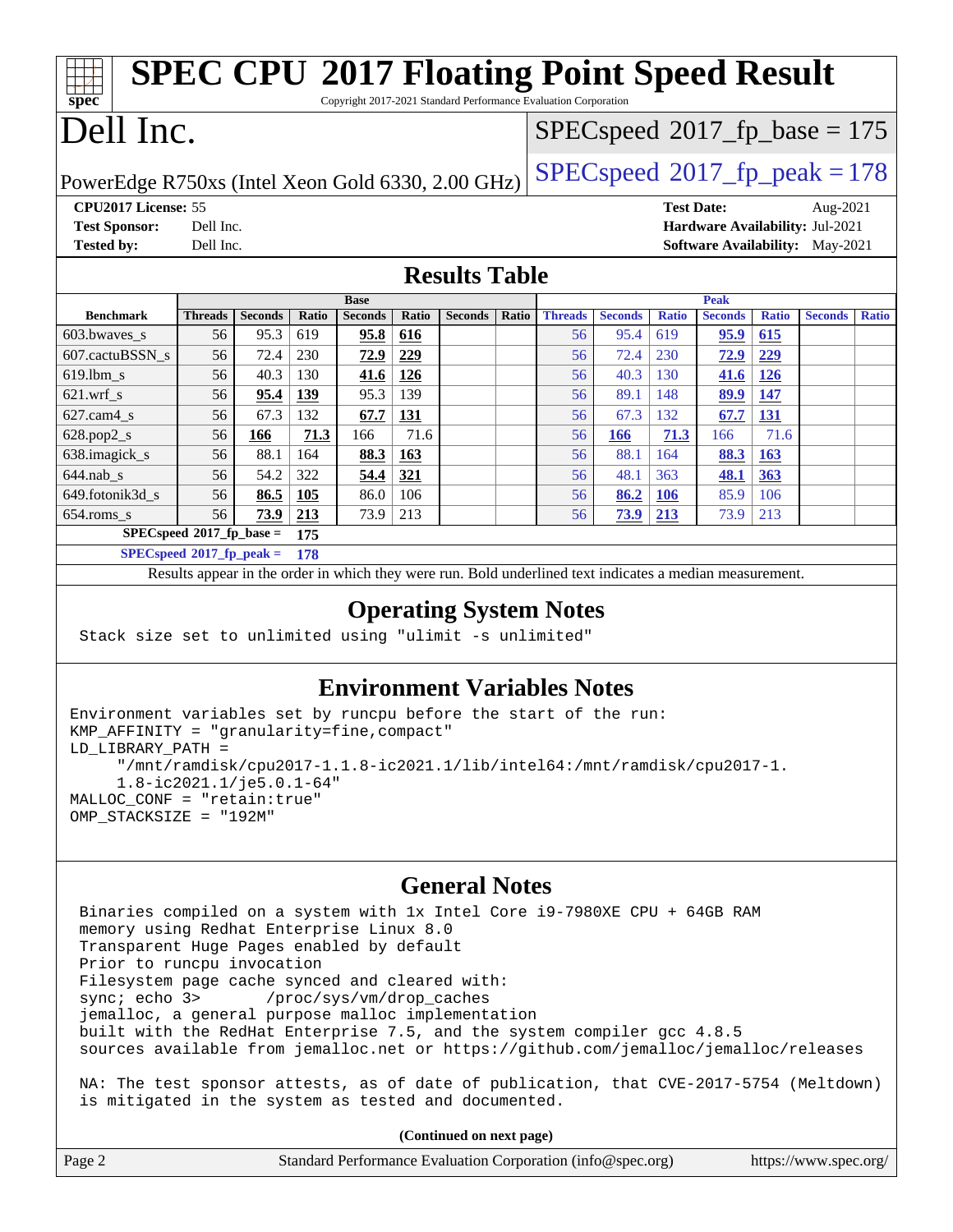#### **[spec](http://www.spec.org/) [SPEC CPU](http://www.spec.org/auto/cpu2017/Docs/result-fields.html#SPECCPU2017FloatingPointSpeedResult)[2017 Floating Point Speed Result](http://www.spec.org/auto/cpu2017/Docs/result-fields.html#SPECCPU2017FloatingPointSpeedResult)** Copyright 2017-2021 Standard Performance Evaluation Corporation Dell Inc. PowerEdge R750xs (Intel Xeon Gold 6330, 2.00 GHz)  $\left|$  [SPECspeed](http://www.spec.org/auto/cpu2017/Docs/result-fields.html#SPECspeed2017fppeak)<sup>®</sup>[2017\\_fp\\_peak = 1](http://www.spec.org/auto/cpu2017/Docs/result-fields.html#SPECspeed2017fppeak)78 [SPECspeed](http://www.spec.org/auto/cpu2017/Docs/result-fields.html#SPECspeed2017fpbase)<sup>®</sup>2017 fp base = 175 **[CPU2017 License:](http://www.spec.org/auto/cpu2017/Docs/result-fields.html#CPU2017License)** 55 **[Test Date:](http://www.spec.org/auto/cpu2017/Docs/result-fields.html#TestDate)** Aug-2021 **[Test Sponsor:](http://www.spec.org/auto/cpu2017/Docs/result-fields.html#TestSponsor)** Dell Inc. **[Hardware Availability:](http://www.spec.org/auto/cpu2017/Docs/result-fields.html#HardwareAvailability)** Jul-2021 **[Tested by:](http://www.spec.org/auto/cpu2017/Docs/result-fields.html#Testedby)** Dell Inc. Dell Inc. **[Software Availability:](http://www.spec.org/auto/cpu2017/Docs/result-fields.html#SoftwareAvailability)** May-2021 **[General Notes \(Continued\)](http://www.spec.org/auto/cpu2017/Docs/result-fields.html#GeneralNotes)** Yes: The test sponsor attests, as of date of publication, that CVE-2017-5753 (Spectre variant 1) is mitigated in the system as tested and documented. Yes: The test sponsor attests, as of date of publication, that CVE-2017-5715 (Spectre variant 2) is mitigated in the system as tested and documented. Benchmark run from a 125 GB ramdisk created with the cmd: "mount -t tmpfs -o size=125G tmpfs /mnt/ramdisk" **[Platform Notes](http://www.spec.org/auto/cpu2017/Docs/result-fields.html#PlatformNotes)** BIOS settings: Logical Processor : Disabled Virtualization Technology : Disabled System Profile : Custom CPU Power Management : Maximum Performance C1E : Disabled C States : Autonomous Memory Patrol Scrub : Disabled Energy Efficiency Policy : Performance CPU Interconnect Bus Link Power Management : Disabled PCI ASPM L1 Link Power Management : Disabled Sysinfo program /mnt/ramdisk/cpu2017-1.1.8-ic2021.1/bin/sysinfo Rev: r6622 of 2021-04-07 982a61ec0915b55891ef0e16acafc64d running on r750xs.jzjpm83.inside.dell.com Fri Aug 6 19:30:33 2021 SUT (System Under Test) info as seen by some common utilities. For more information on this section, see <https://www.spec.org/cpu2017/Docs/config.html#sysinfo> From /proc/cpuinfo model name : Intel(R) Xeon(R) Gold 6330 CPU @ 2.00GHz 2 "physical id"s (chips) 56 "processors" cores, siblings (Caution: counting these is hw and system dependent. The following excerpts from /proc/cpuinfo might not be reliable. Use with caution.) cpu cores : 28 siblings : 28 physical 0: cores 0 1 2 3 10 11 12 13 14 15 16 17 18 19 20 21 22 23 24 25 26 27 physical 1: cores 0 1 2 3 10 11 12 13 14 15 16 17 18 19 20 21 22 23 24 25 26 27 From lscpu from util-linux 2.32.1: Architecture: x86\_64 **(Continued on next page)**

Page 3 Standard Performance Evaluation Corporation [\(info@spec.org\)](mailto:info@spec.org) <https://www.spec.org/>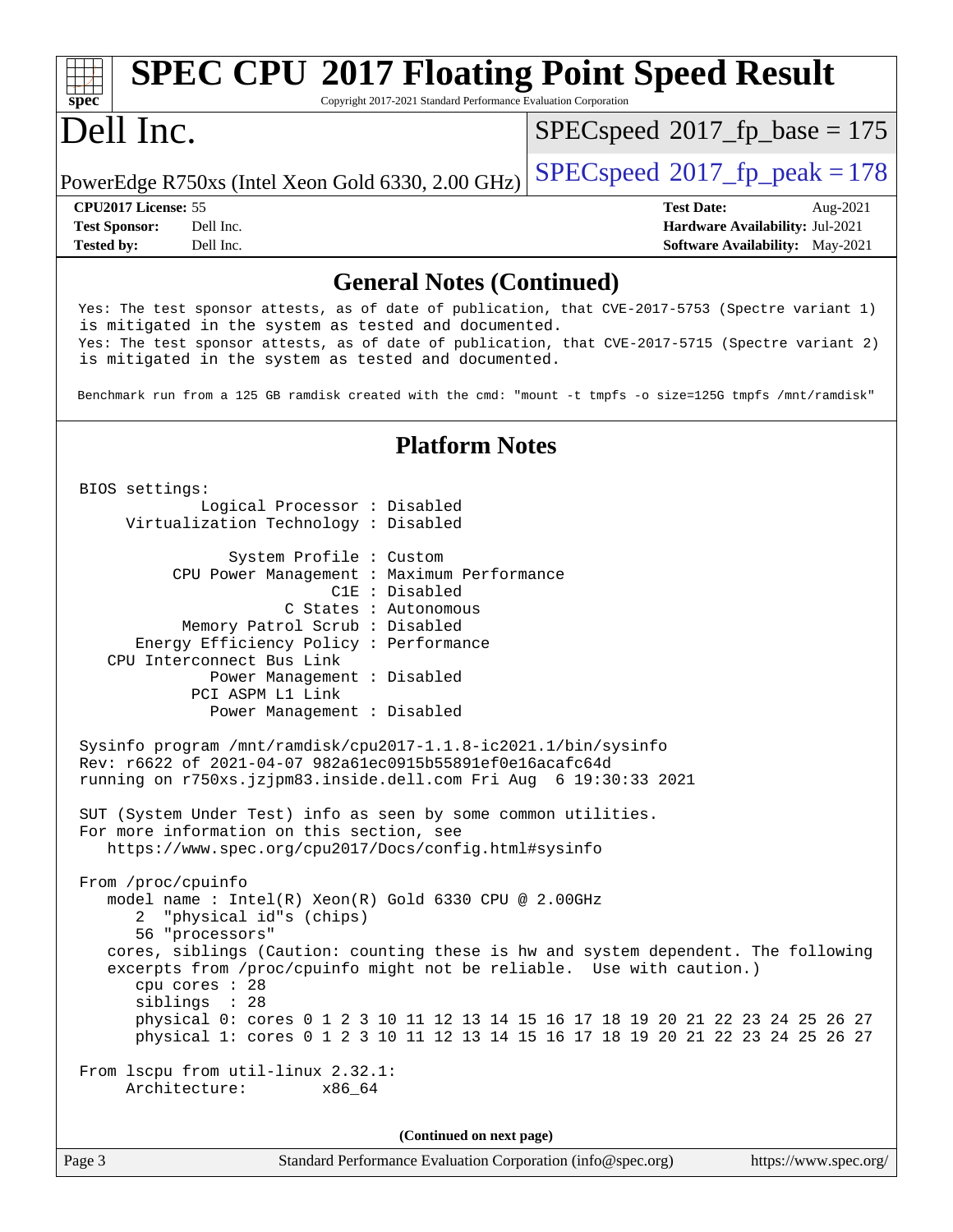| spec                                                                                          |                                                                                                                                                                                                                                                                                                                                                                                                                                                                                     | Copyright 2017-2021 Standard Performance Evaluation Corporation                                                                                                                                                                                                                      | <b>SPEC CPU®2017 Floating Point Speed Result</b>                                                                                                                                                                                                                                                                                                                                                                                                                                                                                                                                                                                                                                                                                                                                                                                                                                                                                                                                                                                                                                                                                                                                                                                                                                                                                                                                                                                          |                                 |
|-----------------------------------------------------------------------------------------------|-------------------------------------------------------------------------------------------------------------------------------------------------------------------------------------------------------------------------------------------------------------------------------------------------------------------------------------------------------------------------------------------------------------------------------------------------------------------------------------|--------------------------------------------------------------------------------------------------------------------------------------------------------------------------------------------------------------------------------------------------------------------------------------|-------------------------------------------------------------------------------------------------------------------------------------------------------------------------------------------------------------------------------------------------------------------------------------------------------------------------------------------------------------------------------------------------------------------------------------------------------------------------------------------------------------------------------------------------------------------------------------------------------------------------------------------------------------------------------------------------------------------------------------------------------------------------------------------------------------------------------------------------------------------------------------------------------------------------------------------------------------------------------------------------------------------------------------------------------------------------------------------------------------------------------------------------------------------------------------------------------------------------------------------------------------------------------------------------------------------------------------------------------------------------------------------------------------------------------------------|---------------------------------|
| Dell Inc.                                                                                     |                                                                                                                                                                                                                                                                                                                                                                                                                                                                                     |                                                                                                                                                                                                                                                                                      | $SPEC speed^{\circ}2017\_fp\_base = 175$                                                                                                                                                                                                                                                                                                                                                                                                                                                                                                                                                                                                                                                                                                                                                                                                                                                                                                                                                                                                                                                                                                                                                                                                                                                                                                                                                                                                  |                                 |
|                                                                                               |                                                                                                                                                                                                                                                                                                                                                                                                                                                                                     | PowerEdge R750xs (Intel Xeon Gold 6330, 2.00 GHz)                                                                                                                                                                                                                                    | $SPEC speed^{\circ}2017$ fp peak = 178                                                                                                                                                                                                                                                                                                                                                                                                                                                                                                                                                                                                                                                                                                                                                                                                                                                                                                                                                                                                                                                                                                                                                                                                                                                                                                                                                                                                    |                                 |
| CPU2017 License: 55                                                                           |                                                                                                                                                                                                                                                                                                                                                                                                                                                                                     |                                                                                                                                                                                                                                                                                      | <b>Test Date:</b>                                                                                                                                                                                                                                                                                                                                                                                                                                                                                                                                                                                                                                                                                                                                                                                                                                                                                                                                                                                                                                                                                                                                                                                                                                                                                                                                                                                                                         | Aug-2021                        |
| <b>Test Sponsor:</b>                                                                          | Dell Inc.                                                                                                                                                                                                                                                                                                                                                                                                                                                                           |                                                                                                                                                                                                                                                                                      |                                                                                                                                                                                                                                                                                                                                                                                                                                                                                                                                                                                                                                                                                                                                                                                                                                                                                                                                                                                                                                                                                                                                                                                                                                                                                                                                                                                                                                           | Hardware Availability: Jul-2021 |
| <b>Tested by:</b>                                                                             | Dell Inc.                                                                                                                                                                                                                                                                                                                                                                                                                                                                           |                                                                                                                                                                                                                                                                                      |                                                                                                                                                                                                                                                                                                                                                                                                                                                                                                                                                                                                                                                                                                                                                                                                                                                                                                                                                                                                                                                                                                                                                                                                                                                                                                                                                                                                                                           | Software Availability: May-2021 |
|                                                                                               |                                                                                                                                                                                                                                                                                                                                                                                                                                                                                     | <b>Platform Notes (Continued)</b>                                                                                                                                                                                                                                                    |                                                                                                                                                                                                                                                                                                                                                                                                                                                                                                                                                                                                                                                                                                                                                                                                                                                                                                                                                                                                                                                                                                                                                                                                                                                                                                                                                                                                                                           |                                 |
| CPU(s):<br>Model:<br>Stepping:<br>CPU MHz:<br>BogoMIPS:<br>$L2$ cache:<br>L3 cache:<br>Flags: | $CPU$ op-mode( $s$ ):<br>Byte Order:<br>On-line CPU(s) list: $0-55$<br>Thread(s) per core:<br>Core(s) per socket:<br>Socket(s):<br>NUMA $node(s)$ :<br>Vendor ID:<br>BIOS Vendor ID:<br>CPU family:<br>Model name:<br>BIOS Model name:<br>Virtualization:<br>L1d cache:<br>Lli cache:<br>NUMA $node0$ $CPU(s)$ :<br>NUMA nodel CPU(s):<br>flush_l1d arch_capabilities<br>/proc/cpuinfo cache data<br>cache size : 43008 KB<br>From numactl --hardware<br>$available: 2 nodes (0-1)$ | $32$ -bit, $64$ -bit<br>Little Endian<br>56<br>$\mathbf 1$<br>28<br>2<br>2<br>GenuineIntel<br>Intel<br>6<br>106<br>$Intel(R) Xeon(R) Gold 6330 CPU @ 2.00GHz$<br>$Intel(R) Xeon(R) Gold 6330 CPU @ 2.00GHz$<br>6<br>2880.973<br>4000.00<br>$VT - x$<br>48K<br>32K<br>1280K<br>43008K | 0, 2, 4, 6, 8, 10, 12, 14, 16, 18, 20, 22, 24, 26, 28, 30, 32, 34, 36, 38, 40, 42, 44, 46, 48, 50, 52, 54<br>1, 3, 5, 7, 9, 11, 13, 15, 17, 19, 21, 23, 25, 27, 29, 31, 33, 35, 37, 39, 41, 43, 45, 47, 49, 51, 53, 55<br>fpu vme de pse tsc msr pae mce cx8 apic sep mtrr pge mca cmov<br>pat pse36 clflush dts acpi mmx fxsr sse sse2 ss ht tm pbe syscall nx pdpelgb rdtscp<br>lm constant_tsc art arch_perfmon pebs bts rep_good nopl xtopology nonstop_tsc cpuid<br>aperfmperf pni pclmulgdg dtes64 monitor ds_cpl vmx smx est tm2 ssse3 sdbg fma cx16<br>xtpr pdcm pcid dca sse4_1 sse4_2 x2apic movbe popcnt tsc_deadline_timer aes xsave<br>avx f16c rdrand lahf_lm abm 3dnowprefetch cpuid_fault epb cat_13 invpcid_single<br>intel_ppin ssbd mba ibrs ibpb stibp ibrs_enhanced fsgsbase tsc_adjust bmil hle avx2<br>smep bmi2 erms invpcid cqm rdt_a avx512f avx512dq rdseed adx smap avx512ifma<br>clflushopt clwb intel_pt avx512cd sha_ni avx512bw avx512vl xsaveopt xsavec xgetbvl<br>xsaves cqm_llc cqm_occup_llc cqm_mbm_total cqm_mbm_local split_lock_detect wbnoinvd<br>dtherm ida arat pln pts avx512vbmi umip pku ospke avx512_vbmi2 gfni vaes vpclmulqdq<br>avx512_vnni avx512_bitalg tme avx512_vpopcntdq la57 rdpid fsrm md_clear pconfig<br>WARNING: a numactl 'node' might or might not correspond to a physical chip.<br>node 0 cpus: 0 2 4 6 8 10 12 14 16 18 20 22 24 26 28 30 32 34 36 38 40 42 44 46 48 50 |                                 |
|                                                                                               |                                                                                                                                                                                                                                                                                                                                                                                                                                                                                     |                                                                                                                                                                                                                                                                                      |                                                                                                                                                                                                                                                                                                                                                                                                                                                                                                                                                                                                                                                                                                                                                                                                                                                                                                                                                                                                                                                                                                                                                                                                                                                                                                                                                                                                                                           |                                 |
|                                                                                               |                                                                                                                                                                                                                                                                                                                                                                                                                                                                                     | (Continued on next page)                                                                                                                                                                                                                                                             |                                                                                                                                                                                                                                                                                                                                                                                                                                                                                                                                                                                                                                                                                                                                                                                                                                                                                                                                                                                                                                                                                                                                                                                                                                                                                                                                                                                                                                           |                                 |
| Page 4                                                                                        |                                                                                                                                                                                                                                                                                                                                                                                                                                                                                     | Standard Performance Evaluation Corporation (info@spec.org)                                                                                                                                                                                                                          |                                                                                                                                                                                                                                                                                                                                                                                                                                                                                                                                                                                                                                                                                                                                                                                                                                                                                                                                                                                                                                                                                                                                                                                                                                                                                                                                                                                                                                           | https://www.spec.org/           |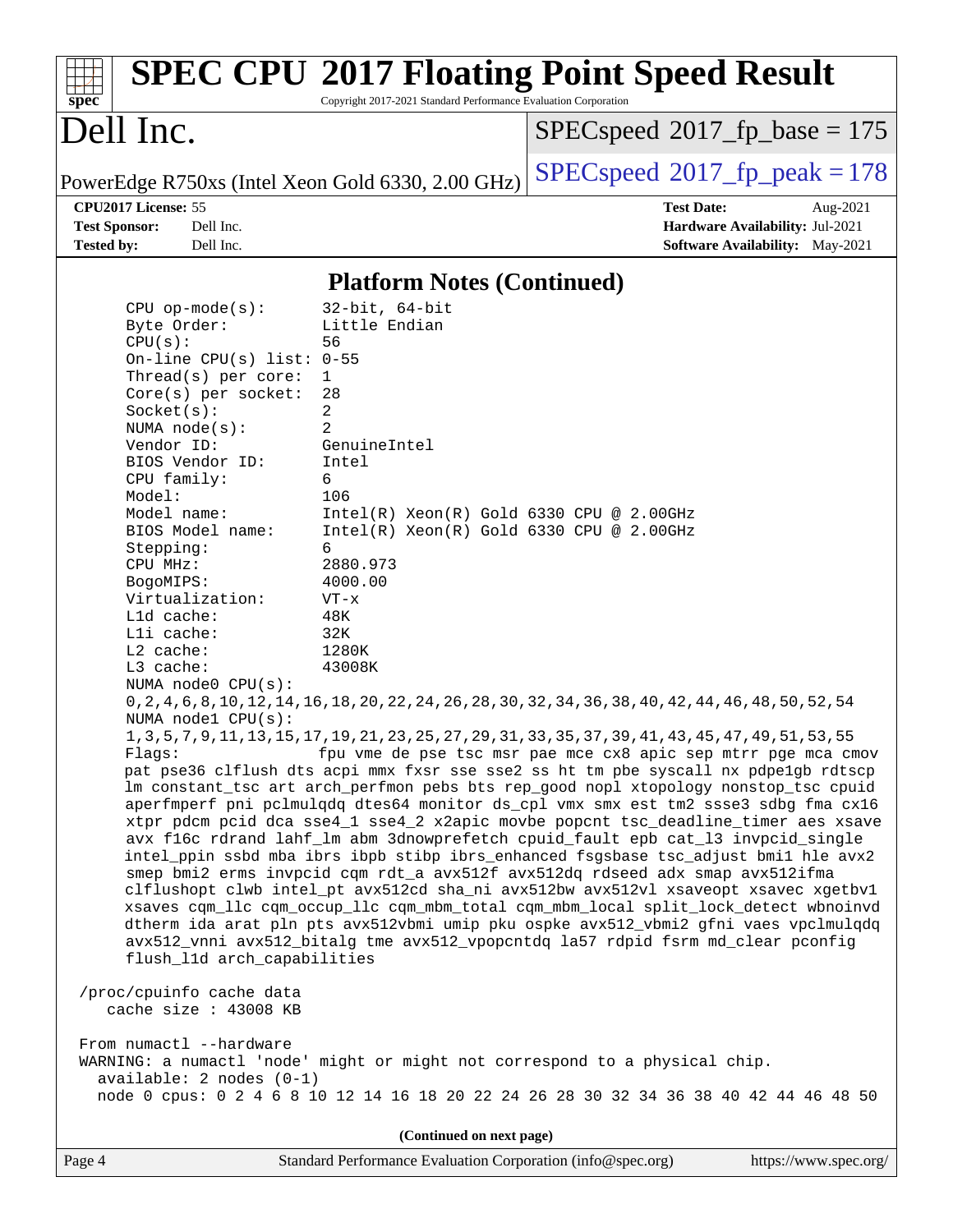| <b>SPEC CPU®2017 Floating Point Speed Result</b><br>spec <sup>®</sup><br>Copyright 2017-2021 Standard Performance Evaluation Corporation                                                                                                                                                                                                                                                                                                                                                                                                                                                                                                                                                                                                                                                                                                                                                                                                                                                                                                                                                                                                                                                                                                                                                                                                                                       |                                                                                                                                           |
|--------------------------------------------------------------------------------------------------------------------------------------------------------------------------------------------------------------------------------------------------------------------------------------------------------------------------------------------------------------------------------------------------------------------------------------------------------------------------------------------------------------------------------------------------------------------------------------------------------------------------------------------------------------------------------------------------------------------------------------------------------------------------------------------------------------------------------------------------------------------------------------------------------------------------------------------------------------------------------------------------------------------------------------------------------------------------------------------------------------------------------------------------------------------------------------------------------------------------------------------------------------------------------------------------------------------------------------------------------------------------------|-------------------------------------------------------------------------------------------------------------------------------------------|
| Dell Inc.                                                                                                                                                                                                                                                                                                                                                                                                                                                                                                                                                                                                                                                                                                                                                                                                                                                                                                                                                                                                                                                                                                                                                                                                                                                                                                                                                                      | $SPEC speed^{\circ}2017\_fp\_base = 175$                                                                                                  |
| PowerEdge R750xs (Intel Xeon Gold 6330, 2.00 GHz)                                                                                                                                                                                                                                                                                                                                                                                                                                                                                                                                                                                                                                                                                                                                                                                                                                                                                                                                                                                                                                                                                                                                                                                                                                                                                                                              | $SPEC speed^{\circ}2017$ fp peak = 178                                                                                                    |
| CPU2017 License: 55<br><b>Test Sponsor:</b><br>Dell Inc.<br><b>Tested by:</b><br>Dell Inc.                                                                                                                                                                                                                                                                                                                                                                                                                                                                                                                                                                                                                                                                                                                                                                                                                                                                                                                                                                                                                                                                                                                                                                                                                                                                                     | <b>Test Date:</b><br>Aug-2021<br>Hardware Availability: Jul-2021<br>Software Availability: May-2021                                       |
| <b>Platform Notes (Continued)</b>                                                                                                                                                                                                                                                                                                                                                                                                                                                                                                                                                                                                                                                                                                                                                                                                                                                                                                                                                                                                                                                                                                                                                                                                                                                                                                                                              |                                                                                                                                           |
| 52 54<br>node 0 size: 257179 MB<br>node 0 free: 243678 MB<br>node 1 cpus: 1 3 5 7 9 11 13 15 17 19 21 23 25 27 29 31 33 35 37 39 41 43 45 47 49 51<br>53 55<br>node 1 size: 258002 MB<br>node 1 free: 253996 MB<br>node distances:<br>$\overline{0}$<br>$\overline{1}$<br>node<br>0:<br>10<br>20<br>1:<br>20<br>10<br>From /proc/meminfo<br>MemTotal:<br>527545864 kB<br>HugePages_Total:<br>0<br>Hugepagesize:<br>2048 kB<br>/sbin/tuned-adm active<br>Current active profile: throughput-performance<br>From /etc/*release* /etc/*version*<br>os-release:<br>NAME="Red Hat Enterprise Linux"<br>VERSION="8.4 (Ootpa)"<br>$ID="rhe1"$<br>ID_LIKE="fedora"<br>VERSION_ID="8.4"<br>PLATFORM ID="platform:el8"<br>PRETTY_NAME="Red Hat Enterprise Linux 8.4 (Ootpa)"<br>ANSI_COLOR="0;31"<br>redhat-release: Red Hat Enterprise Linux release 8.4 (Ootpa)<br>system-release: Red Hat Enterprise Linux release 8.4 (Ootpa)<br>system-release-cpe: cpe:/o:redhat:enterprise_linux:8.4:ga<br>uname $-a$ :<br>Linux r750xs.jzjpm83.inside.dell.com 4.18.0-305.el8.x86_64 #1 SMP Thu Apr 29 08:54:30<br>EDT 2021 x86_64 x86_64 x86_64 GNU/Linux<br>Kernel self-reported vulnerability status:<br>CVE-2018-12207 (iTLB Multihit):<br>CVE-2018-3620 (L1 Terminal Fault):<br>Microarchitectural Data Sampling:<br>CVE-2017-5754 (Meltdown):<br>CVE-2018-3639 (Speculative Store Bypass): | Not affected<br>Not affected<br>Not affected<br>Not affected<br>Mitigation: Speculative Store<br>Bypass disabled via prctl and<br>seccomp |
| (Continued on next page)                                                                                                                                                                                                                                                                                                                                                                                                                                                                                                                                                                                                                                                                                                                                                                                                                                                                                                                                                                                                                                                                                                                                                                                                                                                                                                                                                       |                                                                                                                                           |
| Page 5<br>Standard Performance Evaluation Corporation (info@spec.org)                                                                                                                                                                                                                                                                                                                                                                                                                                                                                                                                                                                                                                                                                                                                                                                                                                                                                                                                                                                                                                                                                                                                                                                                                                                                                                          | https://www.spec.org/                                                                                                                     |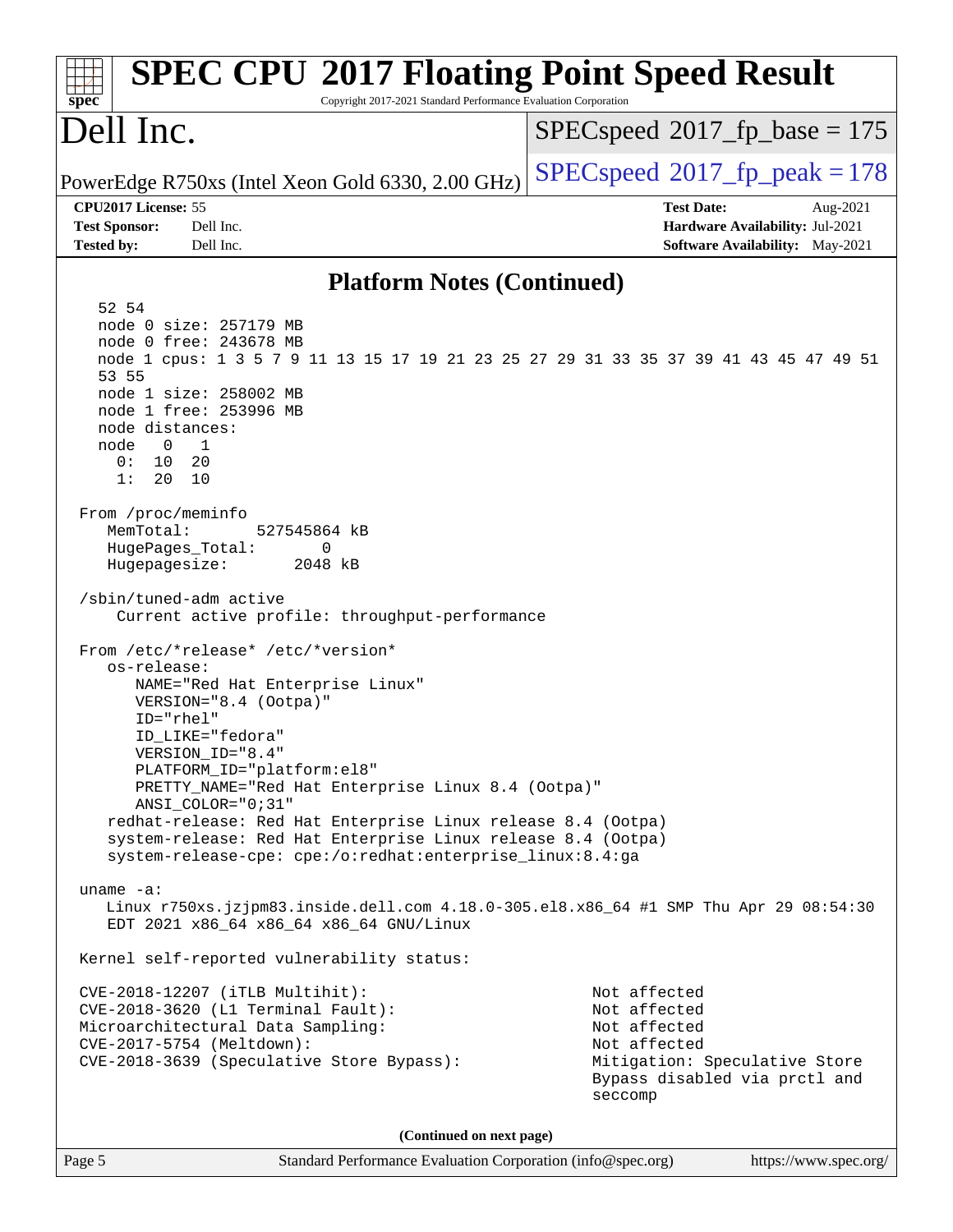| <b>SPEC CPU®2017 Floating Point Speed Result</b><br>Copyright 2017-2021 Standard Performance Evaluation Corporation<br>spec <sup>®</sup>                                                                                                                                                                                                                      |                                                                                                                                            |
|---------------------------------------------------------------------------------------------------------------------------------------------------------------------------------------------------------------------------------------------------------------------------------------------------------------------------------------------------------------|--------------------------------------------------------------------------------------------------------------------------------------------|
| Dell Inc.                                                                                                                                                                                                                                                                                                                                                     | $SPEC speed^{\circ}2017\_fp\_base = 175$                                                                                                   |
| PowerEdge R750xs (Intel Xeon Gold 6330, 2.00 GHz)                                                                                                                                                                                                                                                                                                             | $SPEC speed^{\circ}2017$ fp peak = 178                                                                                                     |
| CPU2017 License: 55<br><b>Test Sponsor:</b><br>Dell Inc.<br><b>Tested by:</b><br>Dell Inc.                                                                                                                                                                                                                                                                    | <b>Test Date:</b><br>Aug-2021<br>Hardware Availability: Jul-2021<br>Software Availability: May-2021                                        |
| <b>Platform Notes (Continued)</b>                                                                                                                                                                                                                                                                                                                             |                                                                                                                                            |
| CVE-2017-5753 (Spectre variant 1):<br>$CVE-2017-5715$ (Spectre variant 2):                                                                                                                                                                                                                                                                                    | Mitigation: usercopy/swapgs<br>barriers and __user pointer<br>sanitization<br>Mitigation: Enhanced IBRS, IBPB:<br>conditional, RSB filling |
| CVE-2020-0543 (Special Register Buffer Data Sampling): Not affected<br>CVE-2019-11135 (TSX Asynchronous Abort):                                                                                                                                                                                                                                               | Not affected                                                                                                                               |
| run-level 3 Aug 6 16:15                                                                                                                                                                                                                                                                                                                                       |                                                                                                                                            |
| SPEC is set to: /mnt/ramdisk/cpu2017-1.1.8-ic2021.1<br>Size Used Avail Use% Mounted on<br>Filesystem<br>Type<br>tmpfs<br>tmpfs 125G<br>11G 115G 9% / mnt/ramdisk                                                                                                                                                                                              |                                                                                                                                            |
| From /sys/devices/virtual/dmi/id<br>Vendor:<br>Dell Inc.<br>PowerEdge R750 xs<br>Product:<br>Product Family: PowerEdge<br>Serial:<br>JZJPM83                                                                                                                                                                                                                  |                                                                                                                                            |
| Additional information from dmidecode 3.2 follows. WARNING: Use caution when you<br>interpret this section. The 'dmidecode' program reads system data which is "intended to<br>allow hardware to be accurately determined", but the intent may not be met, as there are<br>frequent changes to hardware, firmware, and the "DMTF SMBIOS" standard.<br>Memory: |                                                                                                                                            |
| 16x 002C069D002C 18ASF4G72PDZ-3G2E1 32 GB 2 rank 3200, configured at 2933                                                                                                                                                                                                                                                                                     |                                                                                                                                            |
| BIOS:<br>BIOS Vendor:<br>Dell Inc.<br>BIOS Version:<br>1.1.3<br>BIOS Date:<br>04/27/2021<br>BIOS Revision:<br>1.1                                                                                                                                                                                                                                             |                                                                                                                                            |
| (End of data from sysinfo program)                                                                                                                                                                                                                                                                                                                            |                                                                                                                                            |
| <b>Compiler Version Notes</b>                                                                                                                                                                                                                                                                                                                                 |                                                                                                                                            |
| 619.1bm_s(base, peak) 638.imagick_s(base, peak)<br>С<br>$644.nab_s(base)$                                                                                                                                                                                                                                                                                     |                                                                                                                                            |
| $Intel(R)$ C Intel(R) 64 Compiler Classic for applications running on Intel(R)<br>64, Version 2021.1 Build 20201112_000000<br>Copyright (C) 1985-2020 Intel Corporation. All rights reserved.                                                                                                                                                                 |                                                                                                                                            |
|                                                                                                                                                                                                                                                                                                                                                               |                                                                                                                                            |
| (Continued on next page)<br>Standard Performance Evaluation Corporation (info@spec.org)<br>Page 6                                                                                                                                                                                                                                                             | https://www.spec.org/                                                                                                                      |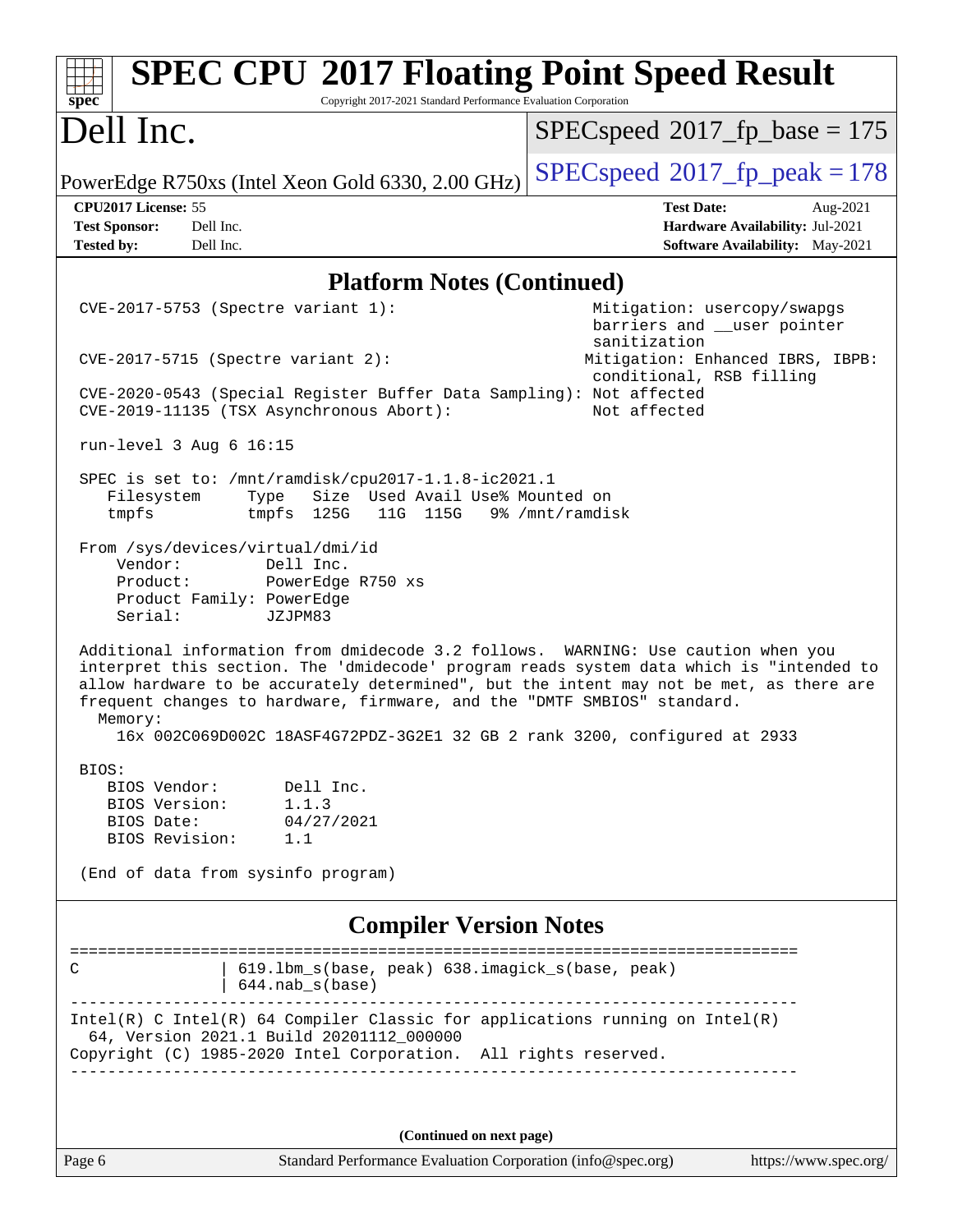| spec <sup>®</sup>                                                | <b>SPEC CPU®2017 Floating Point Speed Result</b><br>Copyright 2017-2021 Standard Performance Evaluation Corporation                                                                                                                                                                                                                                                                          |                                                                                                            |
|------------------------------------------------------------------|----------------------------------------------------------------------------------------------------------------------------------------------------------------------------------------------------------------------------------------------------------------------------------------------------------------------------------------------------------------------------------------------|------------------------------------------------------------------------------------------------------------|
| Dell Inc.                                                        |                                                                                                                                                                                                                                                                                                                                                                                              | $SPEC speed^{\circ}2017$ [p base = 175                                                                     |
|                                                                  | PowerEdge R750xs (Intel Xeon Gold 6330, 2.00 GHz)                                                                                                                                                                                                                                                                                                                                            | $SPEC speed^{\circ}2017$ fp peak = 178                                                                     |
| CPU2017 License: 55<br><b>Test Sponsor:</b><br><b>Tested by:</b> | Dell Inc.<br>Dell Inc.                                                                                                                                                                                                                                                                                                                                                                       | <b>Test Date:</b><br>Aug-2021<br>Hardware Availability: Jul-2021<br><b>Software Availability:</b> May-2021 |
|                                                                  | <b>Compiler Version Notes (Continued)</b>                                                                                                                                                                                                                                                                                                                                                    |                                                                                                            |
| С                                                                | 644.nab s (peak)                                                                                                                                                                                                                                                                                                                                                                             | ===============<br>=========================                                                               |
|                                                                  | Intel(R) oneAPI DPC++/C++ Compiler for applications running on Intel(R) 64,<br>Version 2021.1 Build 20201113<br>Copyright (C) 1985-2020 Intel Corporation. All rights reserved.                                                                                                                                                                                                              |                                                                                                            |
| С                                                                | 619.1bm_s(base, peak) 638.imagick_s(base, peak)<br>$644.nab_s(base)$                                                                                                                                                                                                                                                                                                                         |                                                                                                            |
|                                                                  | $Intel(R)$ C Intel(R) 64 Compiler Classic for applications running on Intel(R)<br>64, Version 2021.1 Build 20201112_000000<br>Copyright (C) 1985-2020 Intel Corporation. All rights reserved.                                                                                                                                                                                                |                                                                                                            |
| C                                                                | $  644.nab_s(peak)$                                                                                                                                                                                                                                                                                                                                                                          |                                                                                                            |
|                                                                  | Intel(R) oneAPI DPC++/C++ Compiler for applications running on Intel(R) $64$ ,<br>Version 2021.1 Build 20201113<br>Copyright (C) 1985-2020 Intel Corporation. All rights reserved.                                                                                                                                                                                                           |                                                                                                            |
|                                                                  | $C++$ , C, Fortran   607.cactuBSSN_s(base, peak)                                                                                                                                                                                                                                                                                                                                             |                                                                                                            |
|                                                                  | Intel(R) C++ Intel(R) 64 Compiler Classic for applications running on<br>Intel(R) 64, Version 2021.1 Build 20201112_000000<br>Copyright (C) 1985-2020 Intel Corporation. All rights reserved.<br>Intel(R) C Intel(R) 64 Compiler Classic for applications running on Intel(R)<br>64, Version 2021.1 Build 20201112_000000<br>Copyright (C) 1985-2020 Intel Corporation. All rights reserved. |                                                                                                            |
|                                                                  | Intel(R) Fortran Intel(R) 64 Compiler Classic for applications running on<br>Intel(R) 64, Version 2021.1 Build 20201112_000000<br>Copyright (C) 1985-2020 Intel Corporation. All rights reserved.                                                                                                                                                                                            |                                                                                                            |
| Fortran                                                          | 603.bwaves_s(base, peak) 649.fotonik3d_s(base, peak)<br>  654.roms_s(base, peak)                                                                                                                                                                                                                                                                                                             |                                                                                                            |
|                                                                  | Intel(R) Fortran Intel(R) 64 Compiler Classic for applications running on<br>Intel(R) 64, Version 2021.1 Build 20201112_000000<br>Copyright (C) 1985-2020 Intel Corporation. All rights reserved.                                                                                                                                                                                            |                                                                                                            |
|                                                                  | (Continued on next page)                                                                                                                                                                                                                                                                                                                                                                     |                                                                                                            |
| Page 7                                                           | Standard Performance Evaluation Corporation (info@spec.org)                                                                                                                                                                                                                                                                                                                                  | https://www.spec.org/                                                                                      |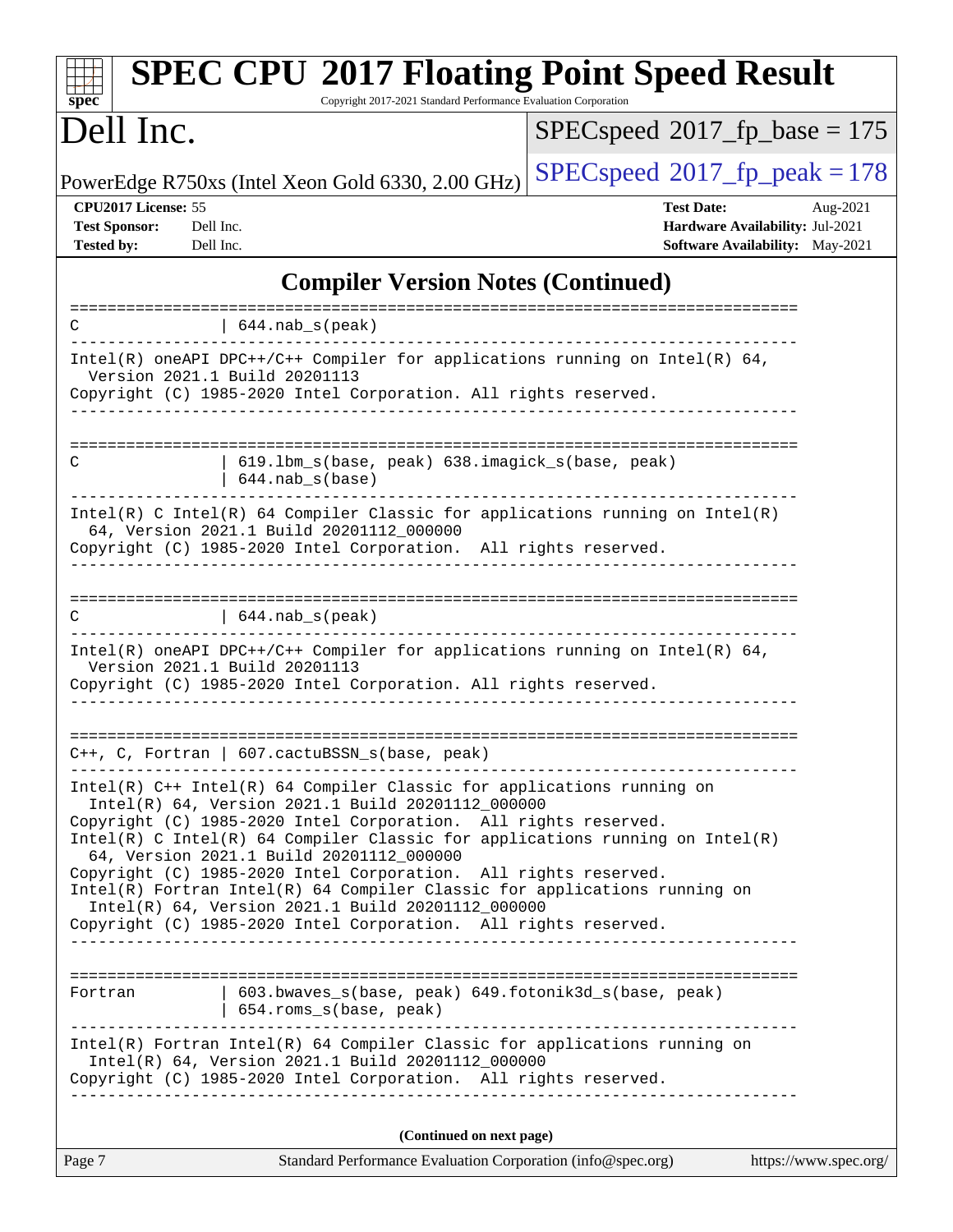| <b>SPEC CPU®2017 Floating Point Speed Result</b><br>spec <sup>®</sup><br>Copyright 2017-2021 Standard Performance Evaluation Corporation                                                                                                                                                                                                                                                              |                                                                                                     |
|-------------------------------------------------------------------------------------------------------------------------------------------------------------------------------------------------------------------------------------------------------------------------------------------------------------------------------------------------------------------------------------------------------|-----------------------------------------------------------------------------------------------------|
| Dell Inc.                                                                                                                                                                                                                                                                                                                                                                                             | $SPEC speed^{\circ}2017\_fp\_base = 175$                                                            |
| PowerEdge R750xs (Intel Xeon Gold 6330, 2.00 GHz)                                                                                                                                                                                                                                                                                                                                                     | $SPEC speed^{\circ}2017$ _fp_peak = 178                                                             |
| CPU2017 License: 55<br><b>Test Sponsor:</b><br>Dell Inc.<br><b>Tested by:</b><br>Dell Inc.                                                                                                                                                                                                                                                                                                            | <b>Test Date:</b><br>Aug-2021<br>Hardware Availability: Jul-2021<br>Software Availability: May-2021 |
| <b>Compiler Version Notes (Continued)</b>                                                                                                                                                                                                                                                                                                                                                             |                                                                                                     |
| 621.wrf_s(base, peak) 627.cam4_s(base, peak)<br>Fortran, C<br>628.pop2_s(base, peak)                                                                                                                                                                                                                                                                                                                  |                                                                                                     |
| Intel(R) Fortran Intel(R) 64 Compiler Classic for applications running on<br>Intel(R) 64, Version 2021.1 Build 20201112_000000<br>Copyright (C) 1985-2020 Intel Corporation. All rights reserved.<br>Intel(R) C Intel(R) 64 Compiler Classic for applications running on Intel(R)<br>64, Version 2021.1 Build 20201112_000000<br>Copyright (C) 1985-2020 Intel Corporation. All rights reserved.      |                                                                                                     |
| <b>Base Compiler Invocation</b><br>C benchmarks:<br>icc<br>Fortran benchmarks:<br>ifort                                                                                                                                                                                                                                                                                                               |                                                                                                     |
| Benchmarks using both Fortran and C:<br>ifort icc                                                                                                                                                                                                                                                                                                                                                     |                                                                                                     |
| Benchmarks using Fortran, C, and C++:<br>icpc icc ifort                                                                                                                                                                                                                                                                                                                                               |                                                                                                     |
| <b>Base Portability Flags</b>                                                                                                                                                                                                                                                                                                                                                                         |                                                                                                     |
| 603.bwaves_s: -DSPEC_LP64<br>607.cactuBSSN_s: -DSPEC LP64<br>619.lbm_s: -DSPEC_LP64<br>621.wrf_s: -DSPEC_LP64 -DSPEC_CASE_FLAG -convert big_endian<br>627.cam4_s: -DSPEC_LP64 -DSPEC_CASE_FLAG<br>628.pop2_s: -DSPEC_LP64 -DSPEC_CASE_FLAG -convert big_endian<br>-assume byterecl<br>638.imagick_s: -DSPEC_LP64<br>644.nab_s: -DSPEC_LP64<br>649.fotonik3d_s: -DSPEC_LP64<br>654.roms_s: -DSPEC LP64 |                                                                                                     |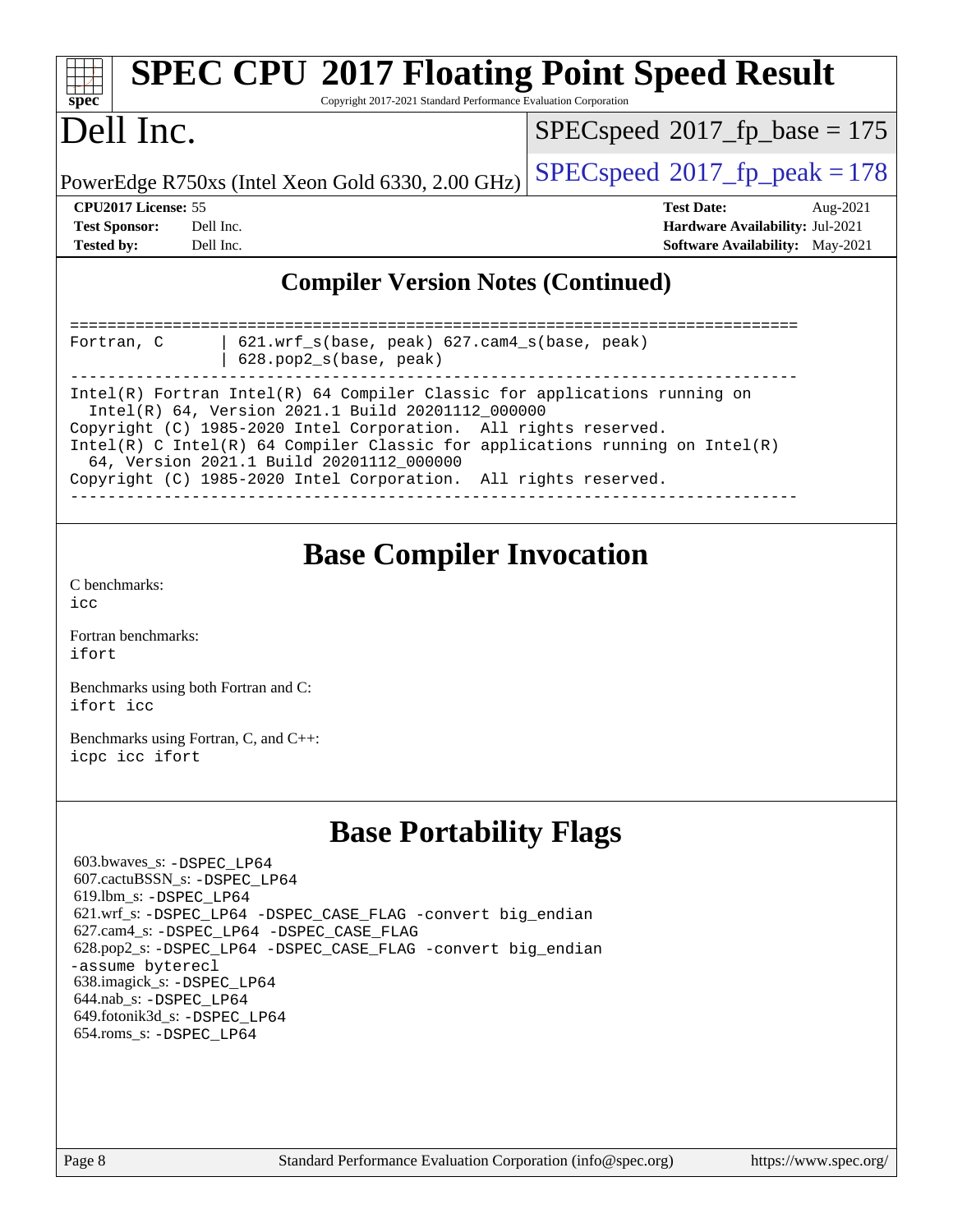| <b>SPEC CPU®2017 Floating Point Speed Result</b><br>Copyright 2017-2021 Standard Performance Evaluation Corporation<br>spec <sup>®</sup>                                                                                                                                                                    |                                                                                                            |  |
|-------------------------------------------------------------------------------------------------------------------------------------------------------------------------------------------------------------------------------------------------------------------------------------------------------------|------------------------------------------------------------------------------------------------------------|--|
| Dell Inc.                                                                                                                                                                                                                                                                                                   | $SPEC speed^{\circ}2017\_fp\_base = 175$                                                                   |  |
| PowerEdge R750xs (Intel Xeon Gold 6330, 2.00 GHz)                                                                                                                                                                                                                                                           | $SPEC speed^{\circ}2017$ fp peak = 178                                                                     |  |
| CPU2017 License: 55<br>Dell Inc.<br><b>Test Sponsor:</b><br>Dell Inc.<br><b>Tested by:</b>                                                                                                                                                                                                                  | <b>Test Date:</b><br>Aug-2021<br>Hardware Availability: Jul-2021<br><b>Software Availability:</b> May-2021 |  |
| <b>Base Optimization Flags</b>                                                                                                                                                                                                                                                                              |                                                                                                            |  |
| C benchmarks:<br>-m64 -std=cl1 -xCORE-AVX512 -ipo -03 -no-prec-div -qopt-prefetch<br>-ffinite-math-only -qopt-mem-layout-trans=4 -qopenmp -DSPEC_OPENMP<br>-mbranches-within-32B-boundaries                                                                                                                 |                                                                                                            |  |
| Fortran benchmarks:<br>-m64 -Wl,-z, muldefs -DSPEC_OPENMP -xCORE-AVX512 -ipo -03<br>-no-prec-div -qopt-prefetch -ffinite-math-only<br>-qopt-mem-layout-trans=4 -qopenmp -nostandard-realloc-lhs<br>-mbranches-within-32B-boundaries -L/usr/local/jemalloc64-5.0.1/lib<br>$-l$ jemalloc                      |                                                                                                            |  |
| Benchmarks using both Fortran and C:<br>-m64 -std=c11 -Wl,-z, muldefs -xCORE-AVX512 -ipo -03 -no-prec-div<br>-qopt-prefetch -ffinite-math-only -qopt-mem-layout-trans=4 -qopenmp<br>-DSPEC_OPENMP -mbranches-within-32B-boundaries -nostandard-realloc-lhs<br>-L/usr/local/jemalloc64-5.0.1/lib -ljemalloc  |                                                                                                            |  |
| Benchmarks using Fortran, C, and C++:<br>-m64 -std=c11 -Wl,-z, muldefs -xCORE-AVX512 -ipo -03 -no-prec-div<br>-qopt-prefetch -ffinite-math-only -qopt-mem-layout-trans=4 -qopenmp<br>-DSPEC OPENMP -mbranches-within-32B-boundaries -nostandard-realloc-lhs<br>-L/usr/local/jemalloc64-5.0.1/lib -ljemalloc |                                                                                                            |  |
| <b>Peak Compiler Invocation</b>                                                                                                                                                                                                                                                                             |                                                                                                            |  |
| C benchmarks (except as noted below):<br>icc                                                                                                                                                                                                                                                                |                                                                                                            |  |
| 644.nab_s: icx                                                                                                                                                                                                                                                                                              |                                                                                                            |  |
| Fortran benchmarks:<br>ifort                                                                                                                                                                                                                                                                                |                                                                                                            |  |

[Benchmarks using both Fortran and C](http://www.spec.org/auto/cpu2017/Docs/result-fields.html#BenchmarksusingbothFortranandC): [ifort](http://www.spec.org/cpu2017/results/res2021q3/cpu2017-20210827-28978.flags.html#user_CC_FCpeak_intel_ifort_8111460550e3ca792625aed983ce982f94888b8b503583aa7ba2b8303487b4d8a21a13e7191a45c5fd58ff318f48f9492884d4413fa793fd88dd292cad7027ca) [icc](http://www.spec.org/cpu2017/results/res2021q3/cpu2017-20210827-28978.flags.html#user_CC_FCpeak_intel_icc_66fc1ee009f7361af1fbd72ca7dcefbb700085f36577c54f309893dd4ec40d12360134090235512931783d35fd58c0460139e722d5067c5574d8eaf2b3e37e92)

[Benchmarks using Fortran, C, and C++:](http://www.spec.org/auto/cpu2017/Docs/result-fields.html#BenchmarksusingFortranCandCXX) [icpc](http://www.spec.org/cpu2017/results/res2021q3/cpu2017-20210827-28978.flags.html#user_CC_CXX_FCpeak_intel_icpc_c510b6838c7f56d33e37e94d029a35b4a7bccf4766a728ee175e80a419847e808290a9b78be685c44ab727ea267ec2f070ec5dc83b407c0218cded6866a35d07) [icc](http://www.spec.org/cpu2017/results/res2021q3/cpu2017-20210827-28978.flags.html#user_CC_CXX_FCpeak_intel_icc_66fc1ee009f7361af1fbd72ca7dcefbb700085f36577c54f309893dd4ec40d12360134090235512931783d35fd58c0460139e722d5067c5574d8eaf2b3e37e92) [ifort](http://www.spec.org/cpu2017/results/res2021q3/cpu2017-20210827-28978.flags.html#user_CC_CXX_FCpeak_intel_ifort_8111460550e3ca792625aed983ce982f94888b8b503583aa7ba2b8303487b4d8a21a13e7191a45c5fd58ff318f48f9492884d4413fa793fd88dd292cad7027ca)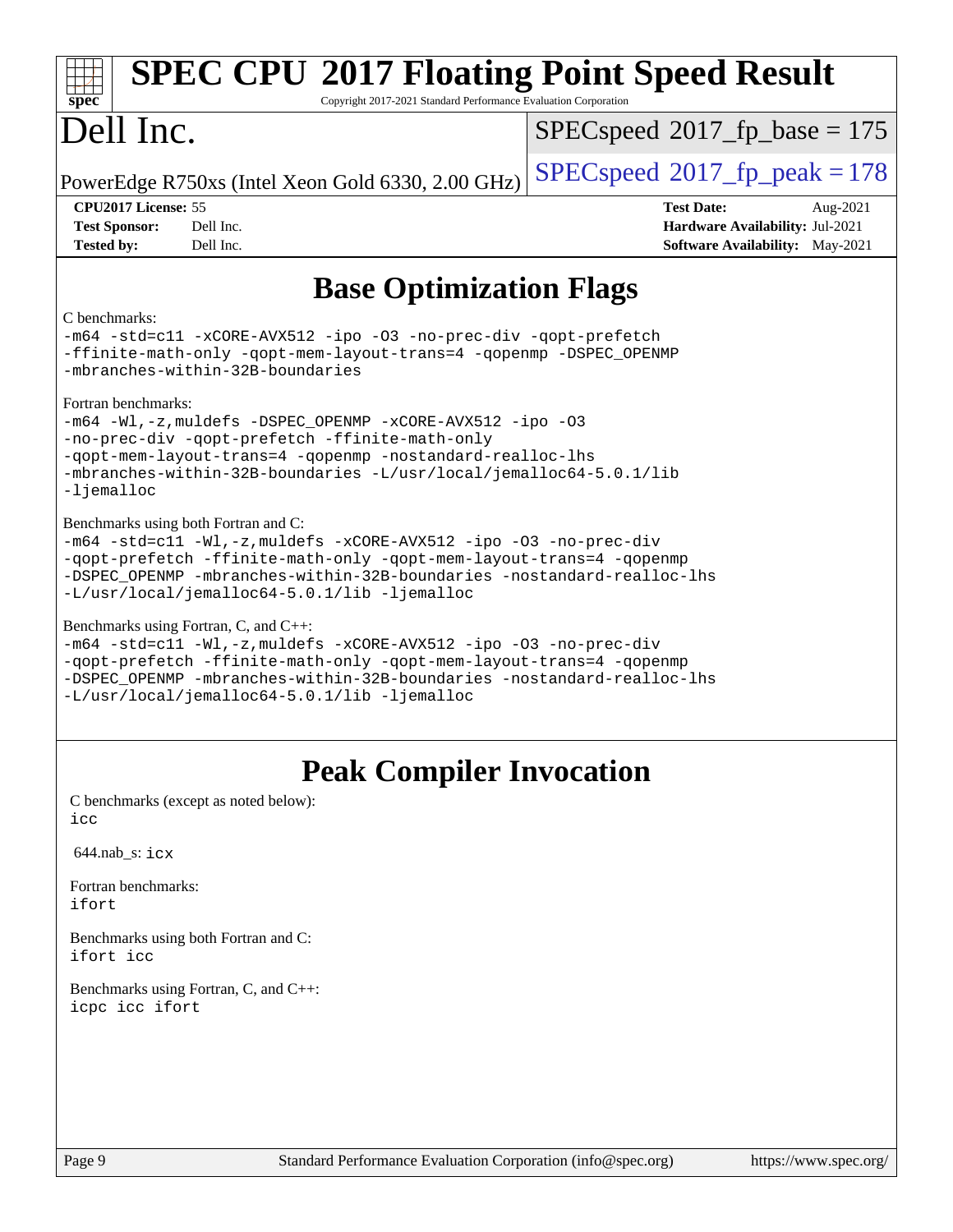# **[SPEC CPU](http://www.spec.org/auto/cpu2017/Docs/result-fields.html#SPECCPU2017FloatingPointSpeedResult)[2017 Floating Point Speed Result](http://www.spec.org/auto/cpu2017/Docs/result-fields.html#SPECCPU2017FloatingPointSpeedResult)**

Copyright 2017-2021 Standard Performance Evaluation Corporation

# Dell Inc.

**[spec](http://www.spec.org/)**

[SPECspeed](http://www.spec.org/auto/cpu2017/Docs/result-fields.html#SPECspeed2017fpbase)<sup>®</sup>2017 fp base = 175

PowerEdge R750xs (Intel Xeon Gold 6330, 2.00 GHz)  $\left|$  [SPECspeed](http://www.spec.org/auto/cpu2017/Docs/result-fields.html#SPECspeed2017fppeak)<sup>®</sup>[2017\\_fp\\_peak = 1](http://www.spec.org/auto/cpu2017/Docs/result-fields.html#SPECspeed2017fppeak)78

**[CPU2017 License:](http://www.spec.org/auto/cpu2017/Docs/result-fields.html#CPU2017License)** 55 **[Test Date:](http://www.spec.org/auto/cpu2017/Docs/result-fields.html#TestDate)** Aug-2021 **[Test Sponsor:](http://www.spec.org/auto/cpu2017/Docs/result-fields.html#TestSponsor)** Dell Inc. **[Hardware Availability:](http://www.spec.org/auto/cpu2017/Docs/result-fields.html#HardwareAvailability)** Jul-2021 **[Tested by:](http://www.spec.org/auto/cpu2017/Docs/result-fields.html#Testedby)** Dell Inc. **[Software Availability:](http://www.spec.org/auto/cpu2017/Docs/result-fields.html#SoftwareAvailability)** May-2021

## **[Peak Portability Flags](http://www.spec.org/auto/cpu2017/Docs/result-fields.html#PeakPortabilityFlags)**

Same as Base Portability Flags

## **[Peak Optimization Flags](http://www.spec.org/auto/cpu2017/Docs/result-fields.html#PeakOptimizationFlags)**

[C benchmarks](http://www.spec.org/auto/cpu2017/Docs/result-fields.html#Cbenchmarks):

 $619.$ lbm\_s: basepeak = yes

638.imagick\_s: basepeak = yes

```
 644.nab_s: -m64 -Wl,-z,muldefs -xCORE-AVX512 -Ofast -ffast-math
-flto -mfpmath=sse -funroll-loops -fiopenmp
-DSPEC_OPENMP -qopt-mem-layout-trans=4
-fimf-accuracy-bits=14:sqrt
-mbranches-within-32B-boundaries
-L/usr/local/jemalloc64-5.0.1/lib -ljemalloc
```
[Fortran benchmarks](http://www.spec.org/auto/cpu2017/Docs/result-fields.html#Fortranbenchmarks):

```
 603.bwaves_s: -m64 -Wl,-z,muldefs -prof-gen(pass 1) -prof-use(pass 2)
-DSPEC_SUPPRESS_OPENMP -DSPEC_OPENMP -ipo -xCORE-AVX512
-O3 -no-prec-div -qopt-prefetch -ffinite-math-only
-qopt-mem-layout-trans=4 -qopenmp -nostandard-realloc-lhs
-mbranches-within-32B-boundaries
-L/usr/local/jemalloc64-5.0.1/lib -ljemalloc
```
649.fotonik3d\_s: Same as 603.bwaves\_s

654.roms\_s: basepeak = yes

[Benchmarks using both Fortran and C](http://www.spec.org/auto/cpu2017/Docs/result-fields.html#BenchmarksusingbothFortranandC):

 621.wrf\_s: [-m64](http://www.spec.org/cpu2017/results/res2021q3/cpu2017-20210827-28978.flags.html#user_peakCCFCLD621_wrf_s_m64-icc) [-std=c11](http://www.spec.org/cpu2017/results/res2021q3/cpu2017-20210827-28978.flags.html#user_peakCC621_wrf_s_std-icc-std_0e1c27790398a4642dfca32ffe6c27b5796f9c2d2676156f2e42c9c44eaad0c049b1cdb667a270c34d979996257aeb8fc440bfb01818dbc9357bd9d174cb8524) [-Wl,-z,muldefs](http://www.spec.org/cpu2017/results/res2021q3/cpu2017-20210827-28978.flags.html#user_peakEXTRA_LDFLAGS621_wrf_s_link_force_multiple1_b4cbdb97b34bdee9ceefcfe54f4c8ea74255f0b02a4b23e853cdb0e18eb4525ac79b5a88067c842dd0ee6996c24547a27a4b99331201badda8798ef8a743f577) [-prof-gen](http://www.spec.org/cpu2017/results/res2021q3/cpu2017-20210827-28978.flags.html#user_peakPASS1_CFLAGSPASS1_FFLAGSPASS1_LDFLAGS621_wrf_s_prof_gen_5aa4926d6013ddb2a31985c654b3eb18169fc0c6952a63635c234f711e6e63dd76e94ad52365559451ec499a2cdb89e4dc58ba4c67ef54ca681ffbe1461d6b36)(pass 1) [-prof-use](http://www.spec.org/cpu2017/results/res2021q3/cpu2017-20210827-28978.flags.html#user_peakPASS2_CFLAGSPASS2_FFLAGSPASS2_LDFLAGS621_wrf_s_prof_use_1a21ceae95f36a2b53c25747139a6c16ca95bd9def2a207b4f0849963b97e94f5260e30a0c64f4bb623698870e679ca08317ef8150905d41bd88c6f78df73f19)(pass 2) [-ipo](http://www.spec.org/cpu2017/results/res2021q3/cpu2017-20210827-28978.flags.html#user_peakPASS1_COPTIMIZEPASS1_FOPTIMIZEPASS2_COPTIMIZEPASS2_FOPTIMIZE621_wrf_s_f-ipo) [-xCORE-AVX512](http://www.spec.org/cpu2017/results/res2021q3/cpu2017-20210827-28978.flags.html#user_peakPASS2_COPTIMIZEPASS2_FOPTIMIZE621_wrf_s_f-xCORE-AVX512) [-O3](http://www.spec.org/cpu2017/results/res2021q3/cpu2017-20210827-28978.flags.html#user_peakPASS1_COPTIMIZEPASS1_FOPTIMIZEPASS2_COPTIMIZEPASS2_FOPTIMIZE621_wrf_s_f-O3) [-no-prec-div](http://www.spec.org/cpu2017/results/res2021q3/cpu2017-20210827-28978.flags.html#user_peakPASS1_COPTIMIZEPASS1_FOPTIMIZEPASS2_COPTIMIZEPASS2_FOPTIMIZE621_wrf_s_f-no-prec-div) [-qopt-prefetch](http://www.spec.org/cpu2017/results/res2021q3/cpu2017-20210827-28978.flags.html#user_peakPASS1_COPTIMIZEPASS1_FOPTIMIZEPASS2_COPTIMIZEPASS2_FOPTIMIZE621_wrf_s_f-qopt-prefetch) [-ffinite-math-only](http://www.spec.org/cpu2017/results/res2021q3/cpu2017-20210827-28978.flags.html#user_peakPASS1_COPTIMIZEPASS1_FOPTIMIZEPASS2_COPTIMIZEPASS2_FOPTIMIZE621_wrf_s_f_finite_math_only_cb91587bd2077682c4b38af759c288ed7c732db004271a9512da14a4f8007909a5f1427ecbf1a0fb78ff2a814402c6114ac565ca162485bbcae155b5e4258871) [-qopt-mem-layout-trans=4](http://www.spec.org/cpu2017/results/res2021q3/cpu2017-20210827-28978.flags.html#user_peakPASS1_COPTIMIZEPASS1_FOPTIMIZEPASS2_COPTIMIZEPASS2_FOPTIMIZE621_wrf_s_f-qopt-mem-layout-trans_fa39e755916c150a61361b7846f310bcdf6f04e385ef281cadf3647acec3f0ae266d1a1d22d972a7087a248fd4e6ca390a3634700869573d231a252c784941a8) [-DSPEC\\_SUPPRESS\\_OPENMP](http://www.spec.org/cpu2017/results/res2021q3/cpu2017-20210827-28978.flags.html#suite_peakPASS1_COPTIMIZEPASS1_FOPTIMIZE621_wrf_s_DSPEC_SUPPRESS_OPENMP) [-qopenmp](http://www.spec.org/cpu2017/results/res2021q3/cpu2017-20210827-28978.flags.html#user_peakPASS2_COPTIMIZEPASS2_FOPTIMIZE621_wrf_s_qopenmp_16be0c44f24f464004c6784a7acb94aca937f053568ce72f94b139a11c7c168634a55f6653758ddd83bcf7b8463e8028bb0b48b77bcddc6b78d5d95bb1df2967) [-DSPEC\\_OPENMP](http://www.spec.org/cpu2017/results/res2021q3/cpu2017-20210827-28978.flags.html#suite_peakPASS2_COPTIMIZEPASS2_FOPTIMIZE621_wrf_s_DSPEC_OPENMP) [-mbranches-within-32B-boundaries](http://www.spec.org/cpu2017/results/res2021q3/cpu2017-20210827-28978.flags.html#user_peakEXTRA_COPTIMIZEEXTRA_FOPTIMIZE621_wrf_s_f-mbranches-within-32B-boundaries) [-nostandard-realloc-lhs](http://www.spec.org/cpu2017/results/res2021q3/cpu2017-20210827-28978.flags.html#user_peakEXTRA_FOPTIMIZE621_wrf_s_f_2003_std_realloc_82b4557e90729c0f113870c07e44d33d6f5a304b4f63d4c15d2d0f1fab99f5daaed73bdb9275d9ae411527f28b936061aa8b9c8f2d63842963b95c9dd6426b8a) [-L/usr/local/jemalloc64-5.0.1/lib](http://www.spec.org/cpu2017/results/res2021q3/cpu2017-20210827-28978.flags.html#user_peakEXTRA_LIBS621_wrf_s_jemalloc_link_path64_1_cc289568b1a6c0fd3b62c91b824c27fcb5af5e8098e6ad028160d21144ef1b8aef3170d2acf0bee98a8da324cfe4f67d0a3d0c4cc4673d993d694dc2a0df248b) [-ljemalloc](http://www.spec.org/cpu2017/results/res2021q3/cpu2017-20210827-28978.flags.html#user_peakEXTRA_LIBS621_wrf_s_jemalloc_link_lib_d1249b907c500fa1c0672f44f562e3d0f79738ae9e3c4a9c376d49f265a04b9c99b167ecedbf6711b3085be911c67ff61f150a17b3472be731631ba4d0471706)

627.cam4\_s: basepeak = yes

 $628.pop2_s:$  basepeak = yes

**(Continued on next page)**